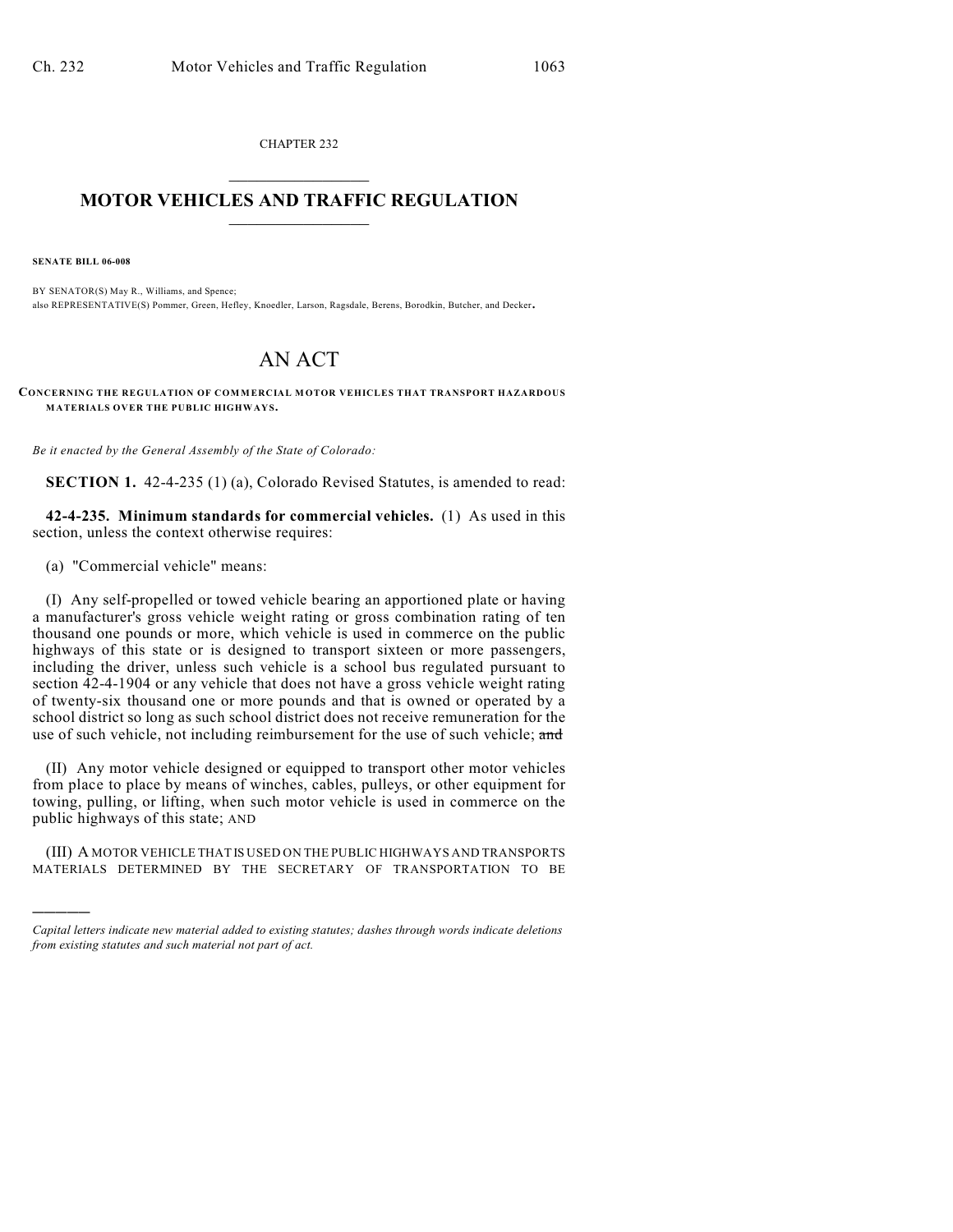HAZARDOUS UNDER 49 U.S.C. 5103 IN SUCH QUANTITIES AS TO REQUIRE PLACARDING UNDER 49 CFR PARTS 172 AND 173.

**SECTION 2.** 42-20-105 (1), Colorado Revised Statutes, is amended to read:

**42-20-105. Enforcement.** (1) The provisions of parts 1, 2, and 3 of this article relating to the transportation of hazardous materials by motor vehicle may only be enforced by an enforcement official. On and after September 1, 2003, said provisions may only be enforced by an enforcement official who has been certified by the commercial vehicle safety alliance, or any successor organization thereto, to perform level I inspections.

**SECTION 3.** 42-20-109 (2), Colorado Revised Statutes, is amended to read:

**42-20-109. Penalty for violations.** (2) Any person who violates a rule or regulation promulgated by the chief pursuant to section  $42-20-108$  commits a class 3 misdemeanor CLASS 2 MISDEMEANOR TRAFFIC OFFENSE and shall be punished as provided in section 18-1.3-501, C.R.S. 42-4-1701.

**SECTION 4.** 42-4-1701 (4) (a) (I) (N), Colorado Revised Statutes, is amended, and the said 42-4-1701 (4) (a) is further amended BY THE ADDITION OF A NEW SUBPARAGRAPH, to read:

**42-4-1701. Traffic offenses and infractions classified - penalties - penalty and surcharge schedule - repeal.** (4) (a) (I) Except as provided in paragraph (c) of subsection (5) of this section, every person who is convicted of, who admits liability for, or against whom a judgment is entered for a violation of any provision of this title to which the provisions of paragraph (a) or (b) of subsection (5) of this section apply shall be fined or penalized, and have a surcharge levied thereon pursuant to section 24-4.2-104 (1)  $(b)$  (I), C.R.S., in accordance with the penalty and surcharge schedule set forth in sub-subparagraphs (A) to (P) of this subparagraph (I); or, if no penalty or surcharge is specified in the schedule, the penalty for class A and class B traffic infractions shall be fifteen dollars, and the surcharge shall be two dollars. These penalties and surcharges shall apply whether the defendant acknowledges the defendant's guilt or liability in accordance with the procedure set forth by paragraph (a) of subsection (5) of this section or is found guilty by a court of competent jurisdiction or has judgment entered against the defendant by a county court magistrate. Penalties and surcharges for violating specific sections shall be as follows:

| <b>Section Violated</b> | <b>Penalty</b> | Surcharge |
|-------------------------|----------------|-----------|
| Other offenses:<br>(N)  |                |           |
| 42-4-1301 $(2)$ $(a.5)$ | 50.00          | 7.80      |
| 42-4-1305               | 50.00          | 7.80      |
| 42-4-1402               | 50.00          | 7.80      |
| 42-4-1403               | 15.00          | 2.60      |
| 42-4-1404               | 15.00          | 2.60      |
| 42-4-1406               | 35.00          | 5.20      |
| 42-4-1407 $(3)$ $(a)$   | 35.00          | 5.20      |